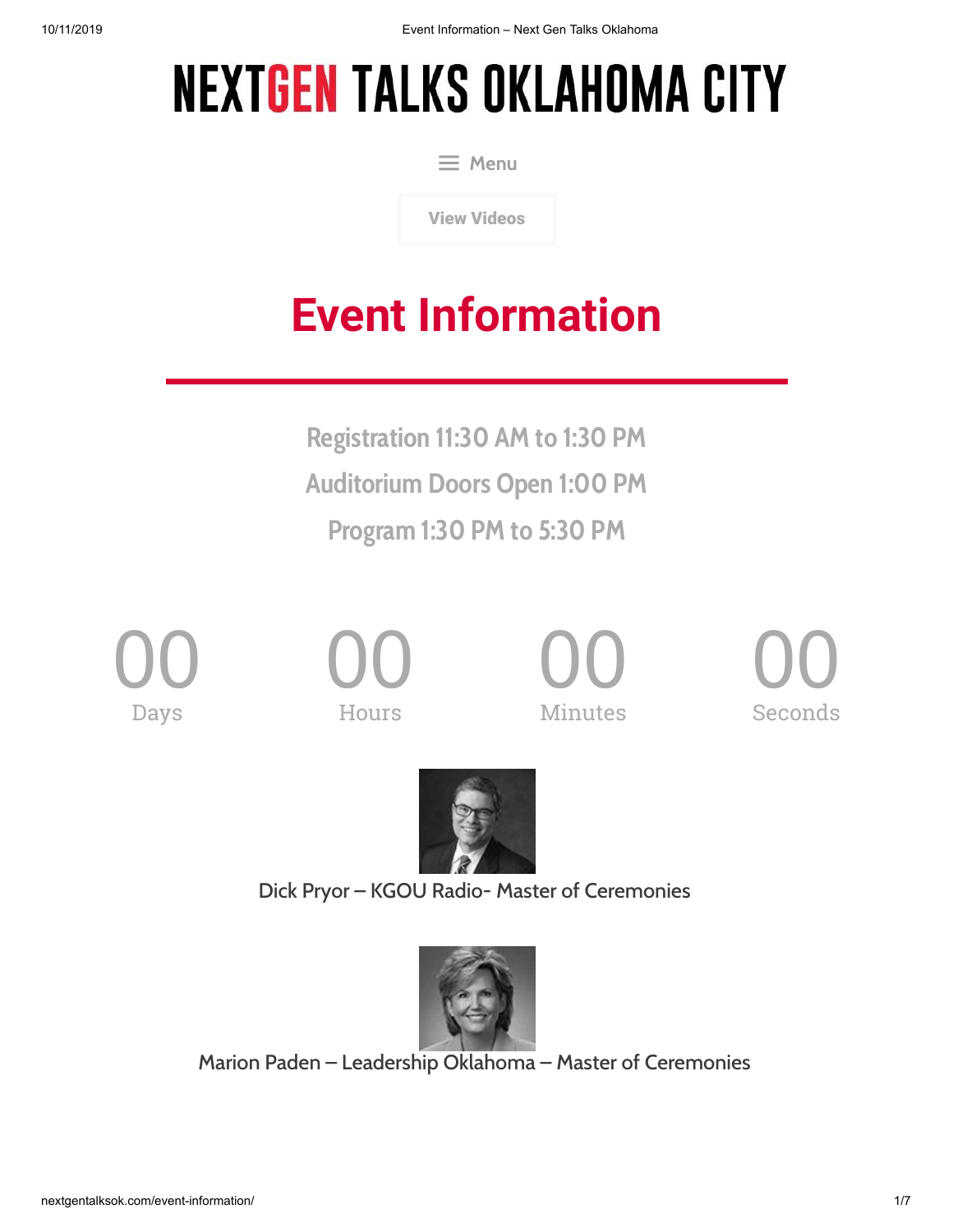

# 1st Session – John Higginbotham – Bank of Oklahoma

"Mentoring turns a job into a career."



Brooke Hamilton – Whitten Burrage Law "The devastating impact of the opioid epidemic"



Seth Fairchild – The Choctaw Nation "What does it mean to be an Oklahoman?"



Stacy Eads – Stacy Eads Consulting

"Whether young or old you will leave with a new perspective on how you can spend your time developing a living legacy- at any age in life."



Whitley O'Connor – The Curbside Chronicle

"Why Business is uniquely positioned to address social issues? Why Capitalism is broken? How can we fix it?"

Intermission – 15 minutes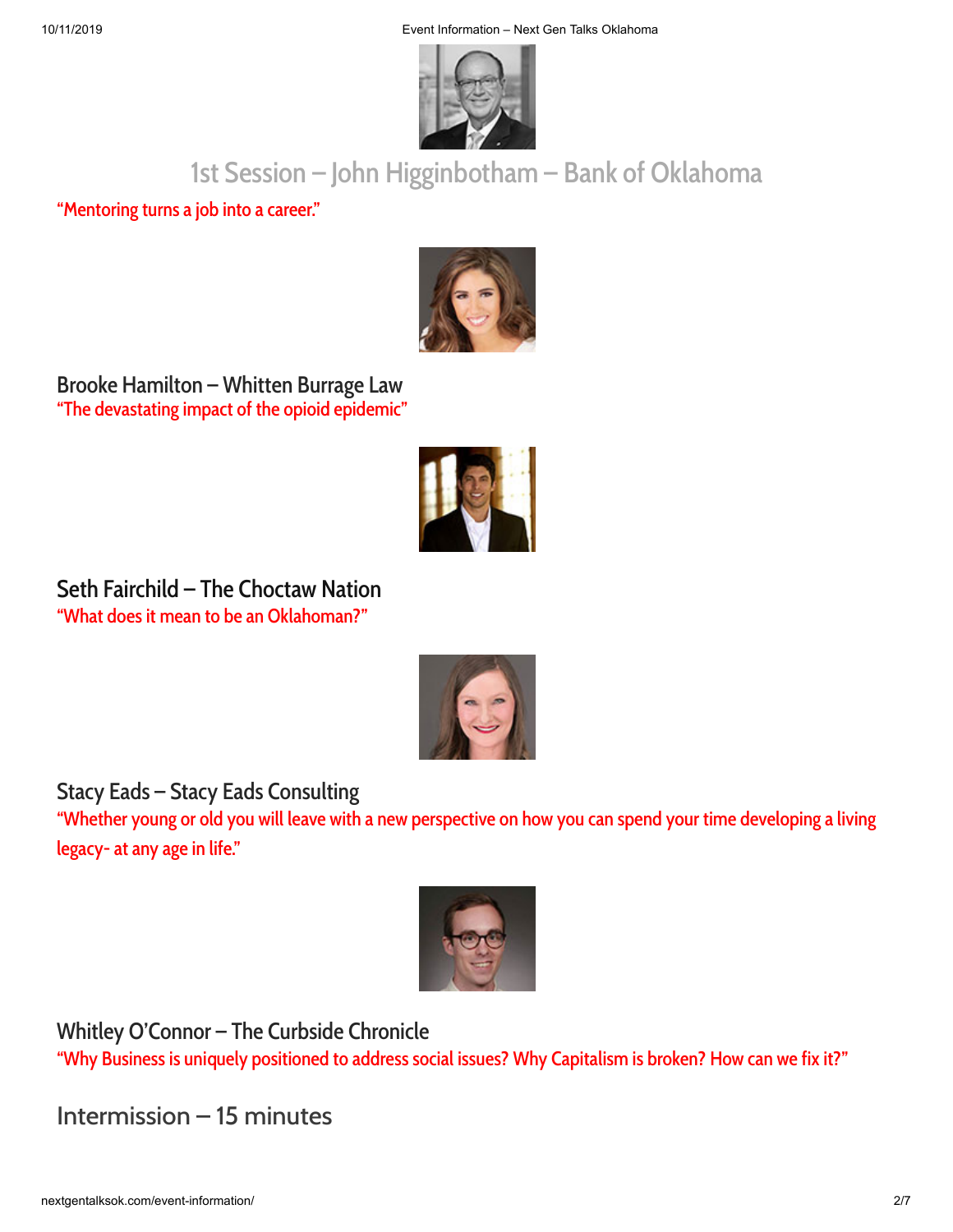10/11/2019 Event Information – Next Gen Talks Oklahoma



### 2nd Session -Claudia San Pedro- SONIC®

"It Starts with Community"



#### Jeff Green- MedEncentive LLC **"Solving America's Health, Healthcare, and Healthcare Cost Crisis an Important Breakthrough"**



Robin Roberson- Goose & Gander "Farm to Boardroom Table: How to Overcome Challenges and Grow"



Matthew Herdman- OKC Civic Center Music Hall "What stuttering has taught me about anxiety and the way it affects our lives"

Intermission – 15 minutes



3rd Session – Mick Cornett – Executive Counsel Jones PR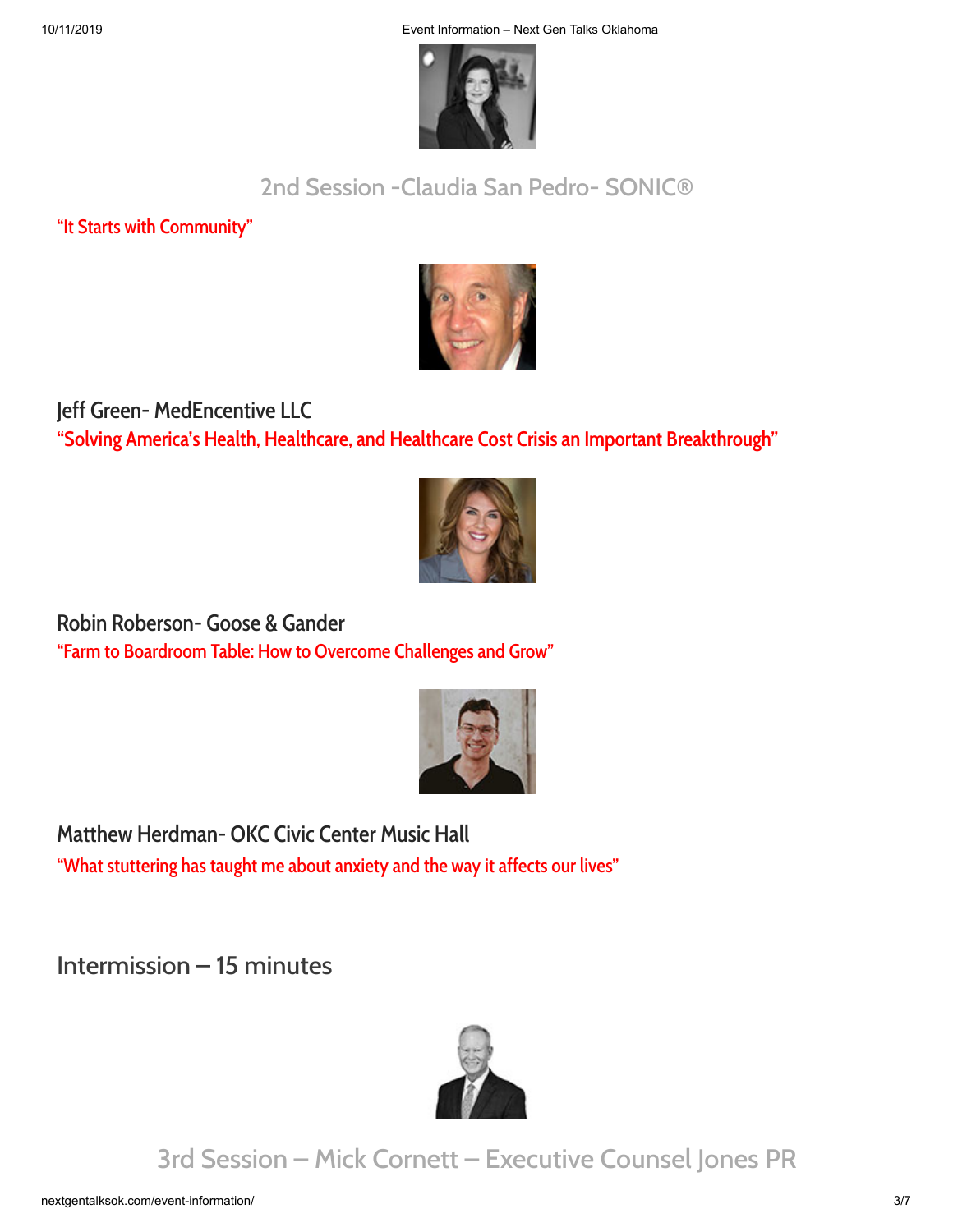#### **"Building a World Class City"**



Erika Lucas- Stitchcrew "Making Entrepreneurship Equitable"



Shane Jemison- The Chickasaw Nation **"Community Investment and Future Water Planning"**



#### Adam Hull – Artisan Botanicals

"My struggle with addiction has led me to a life of passion for helping our society using traditional cultural herbs, kratom and cannabis"



Christian Pearson – OK Saint Sessions **"Building culture with live music."**

**Networking Reception and Happy Hour 5:30 to 7:30**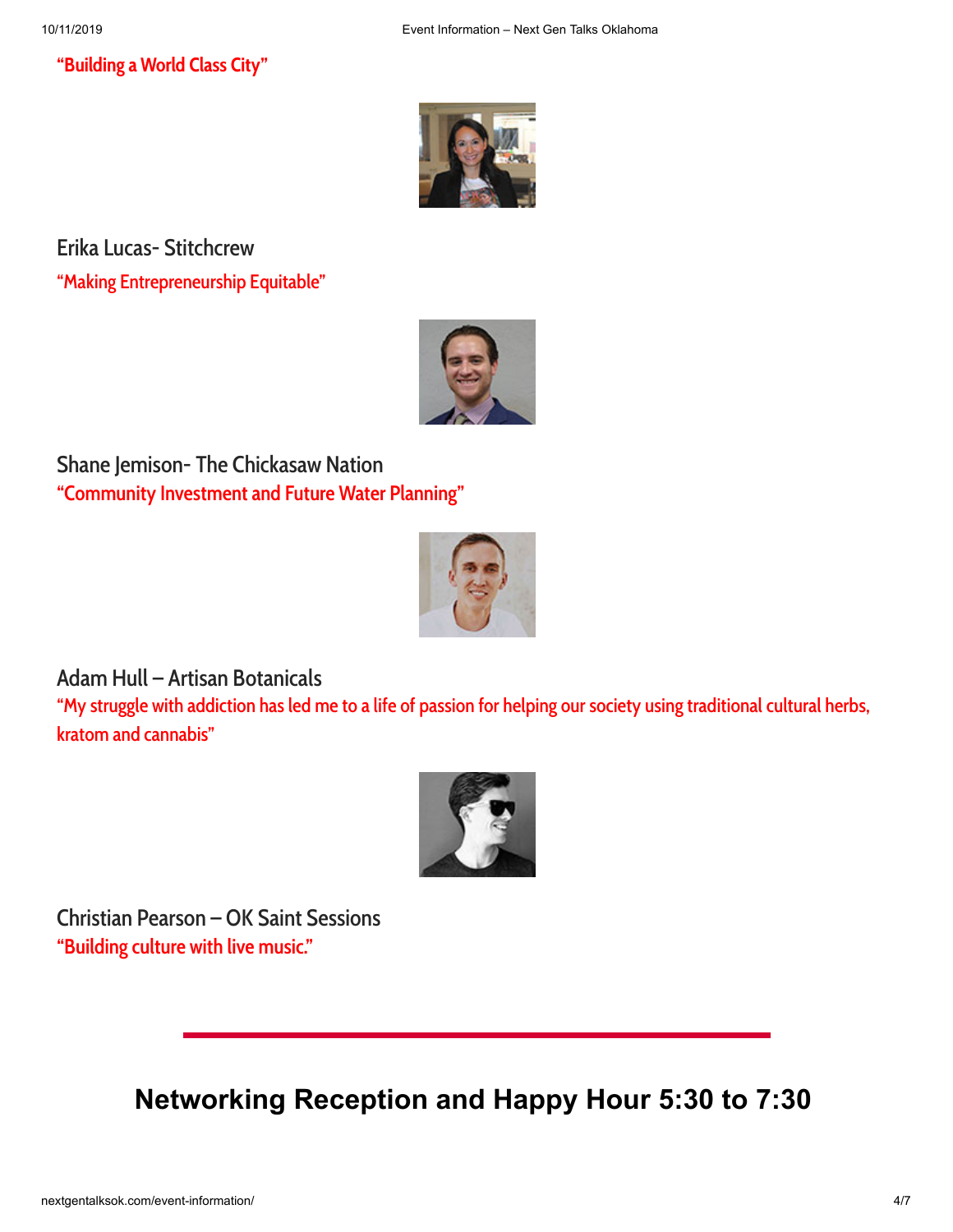**Oklahoma City Community College Visual and Performing Arts Center 7777 S**

# **May Avenue Oklahoma City, Oklahoma 73159**



[View Videos](http://nextgentalks.com/view-videos)



### **OCCC Box Office phone 405.682.7579**

# To get involved!

Join us and meet other motivated change-leaders, and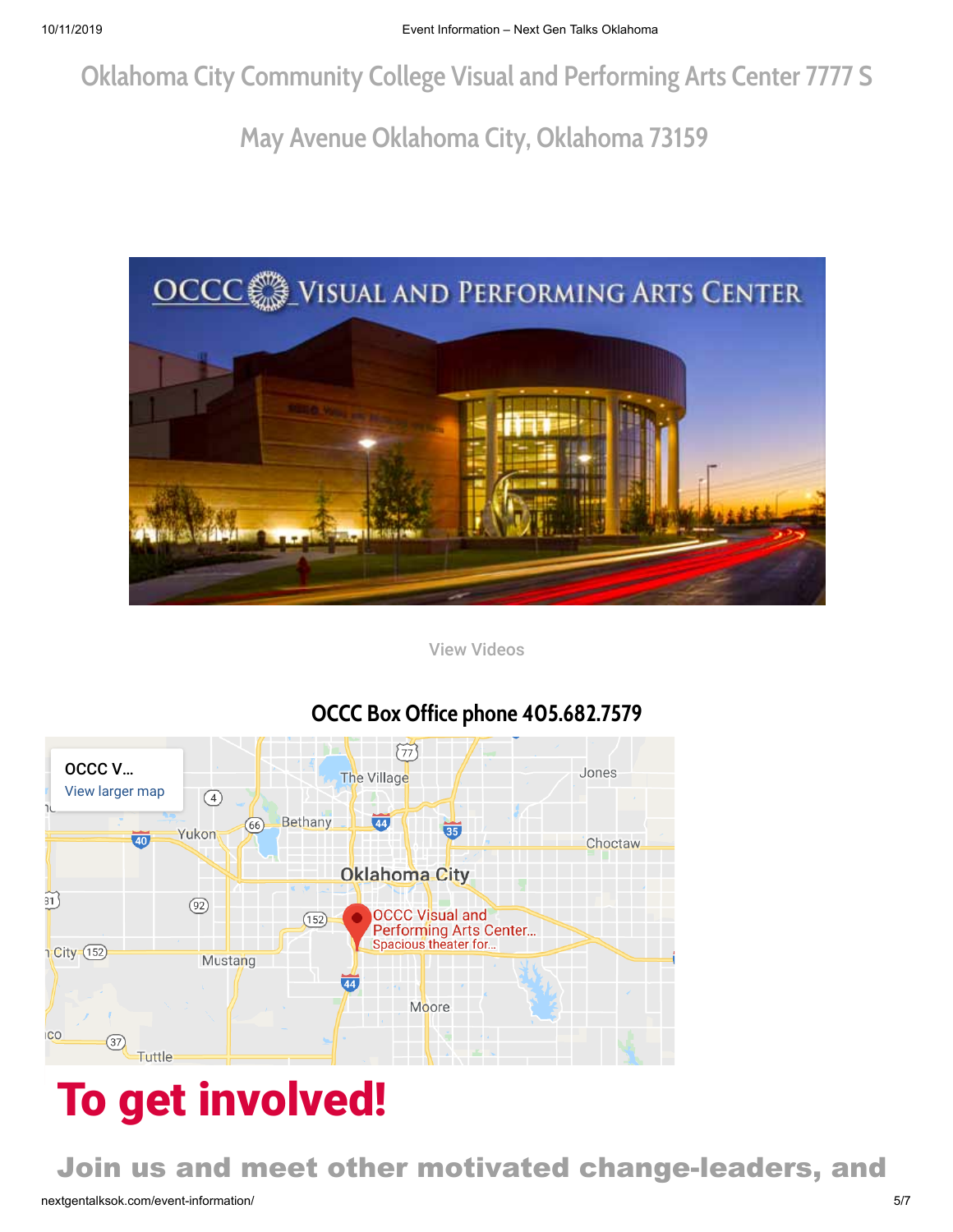learn how you can be a part of the change.

Everyone is encouraged to participate in NextGen TALKS Events, where individuals deliver ideas worth sharing to audiences seeking innovation and improvement in their communities.

[View Videos](http://nextgentalksok.com/view-videos)

## **[Thank you to our s](https://www.stacyeads.com/)[ponsors!](http://southokc.com/)**



 $f \rightarrow 0$